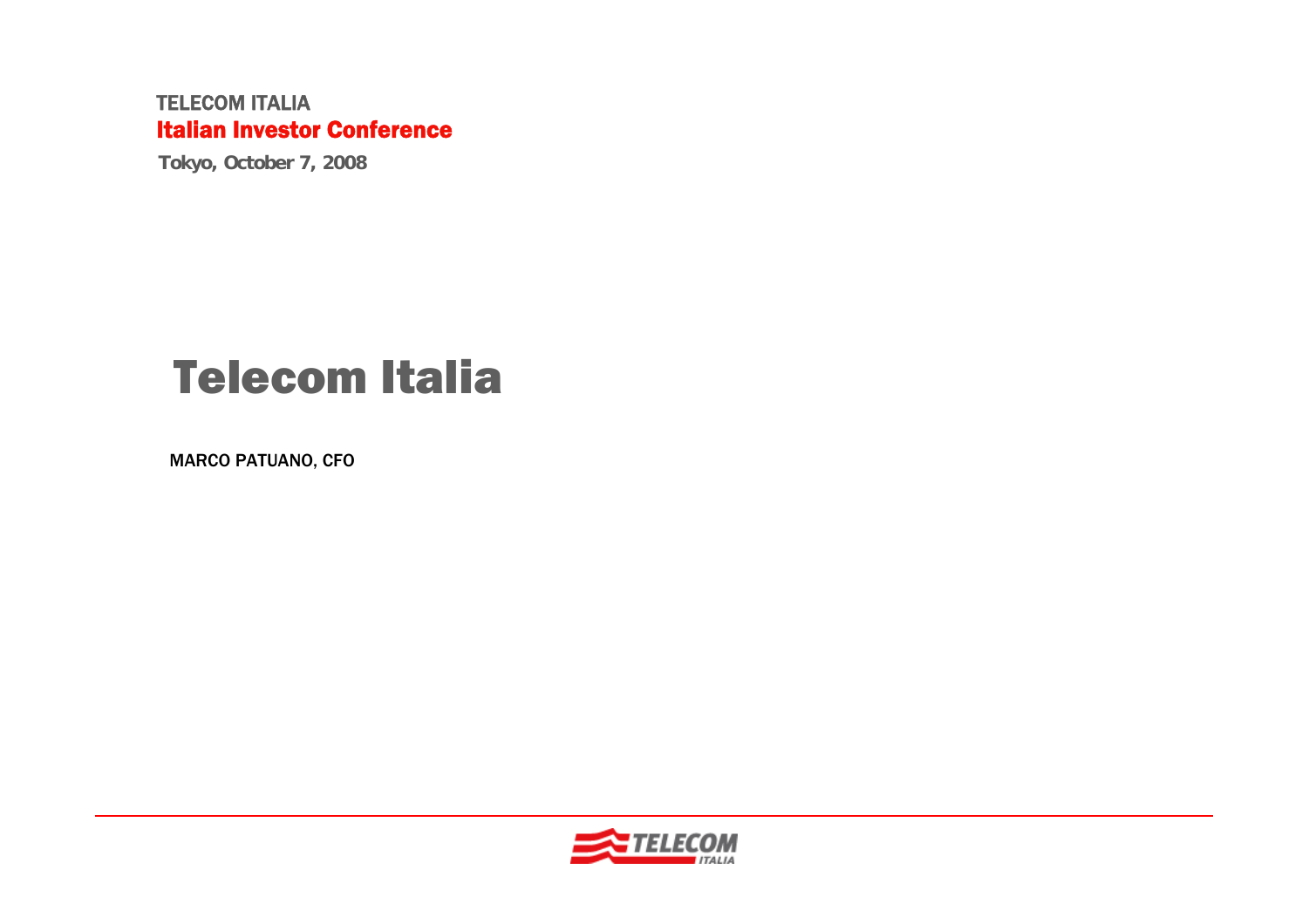- ▶ TLC Italian Market and Telecom Italia Group: an Overview
- ▶ Telecom Italia 1H 08 highlight
- ▶ Strategic Outlook
- ▶ Domestic Business
- ▶ International Activities
- ▶ Closing Remarks

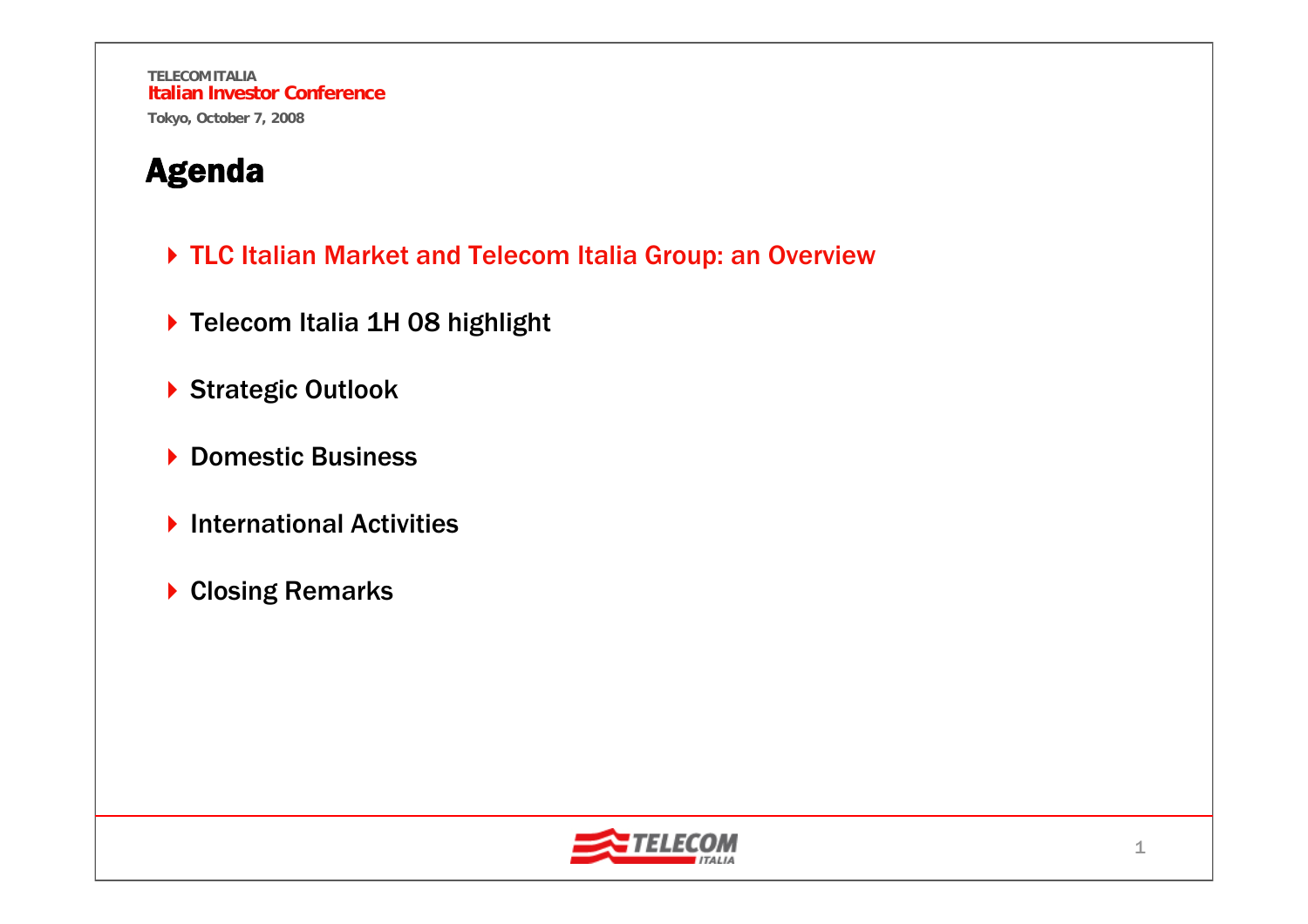TLC Italian Market: an Overview

#### Total Telecom Revenues/GDP nominal terms



The Size of the Italian Market (TLC & ICT)



*\* Includes total advertising mkt, Pay TV and digital content on PC. Excludes RAI Service Fee \*\* Includes equipment*

#### Italian TLC highlights

- $\blacktriangleright$  Among the highest weight on GDP in Europe
- ▶ High a-cyclical characteristics (TLC spending has a lower correlation to GDP trend)
- ▶ A strategic sector for the Italian economy (0,4% of GDP in 2007)
- Growth in innovative services compensate decline in traditional services, suffering for price pressure and regulatory environment
- **I** innovative services drivers:
	- $\blacktriangleright$  ICT (application, infrastructure, network services)
	- ▶ Fixed and Mobile broadband
	- ▶ Value Added Services

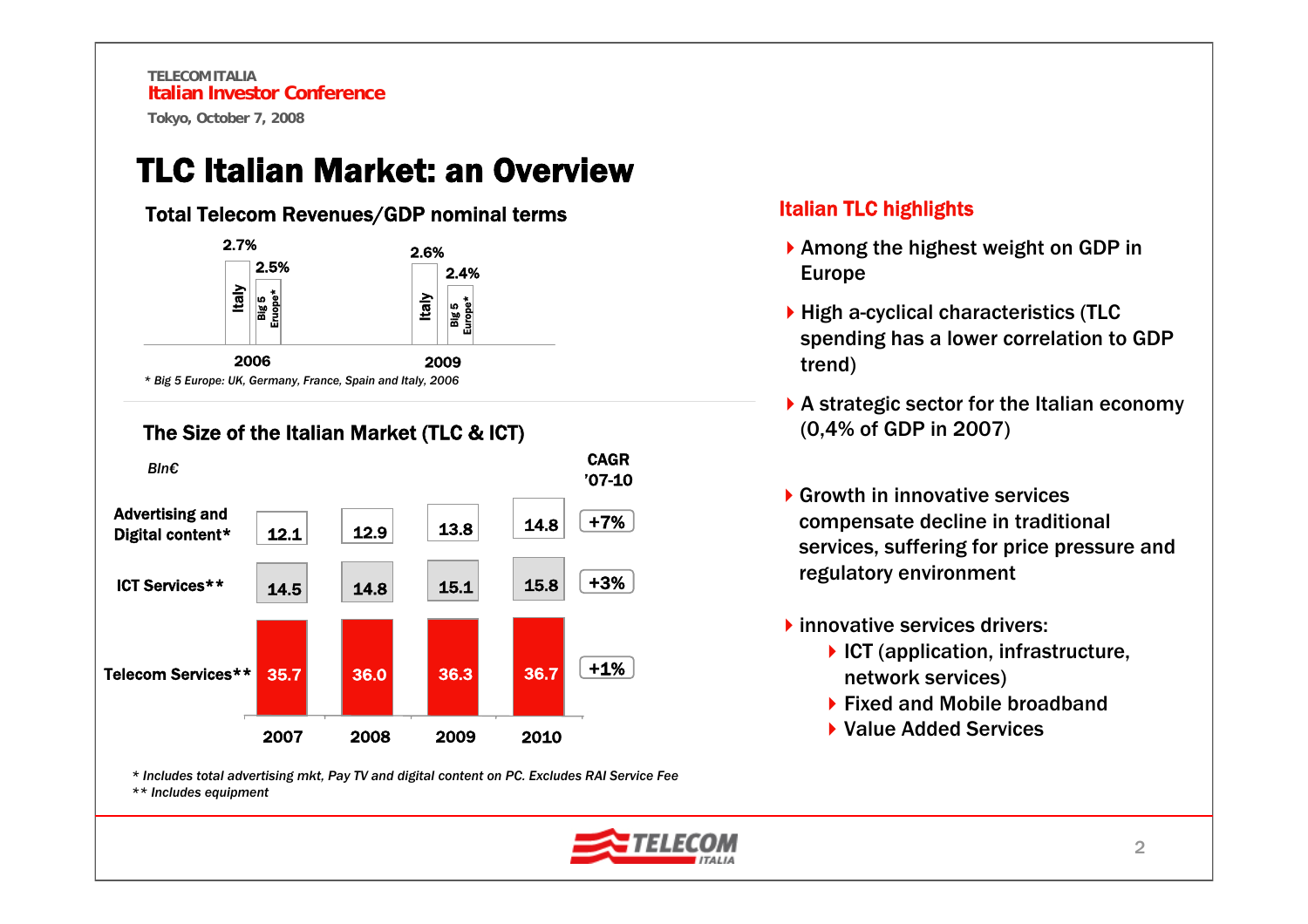### Italian TLC Market: a snapshot

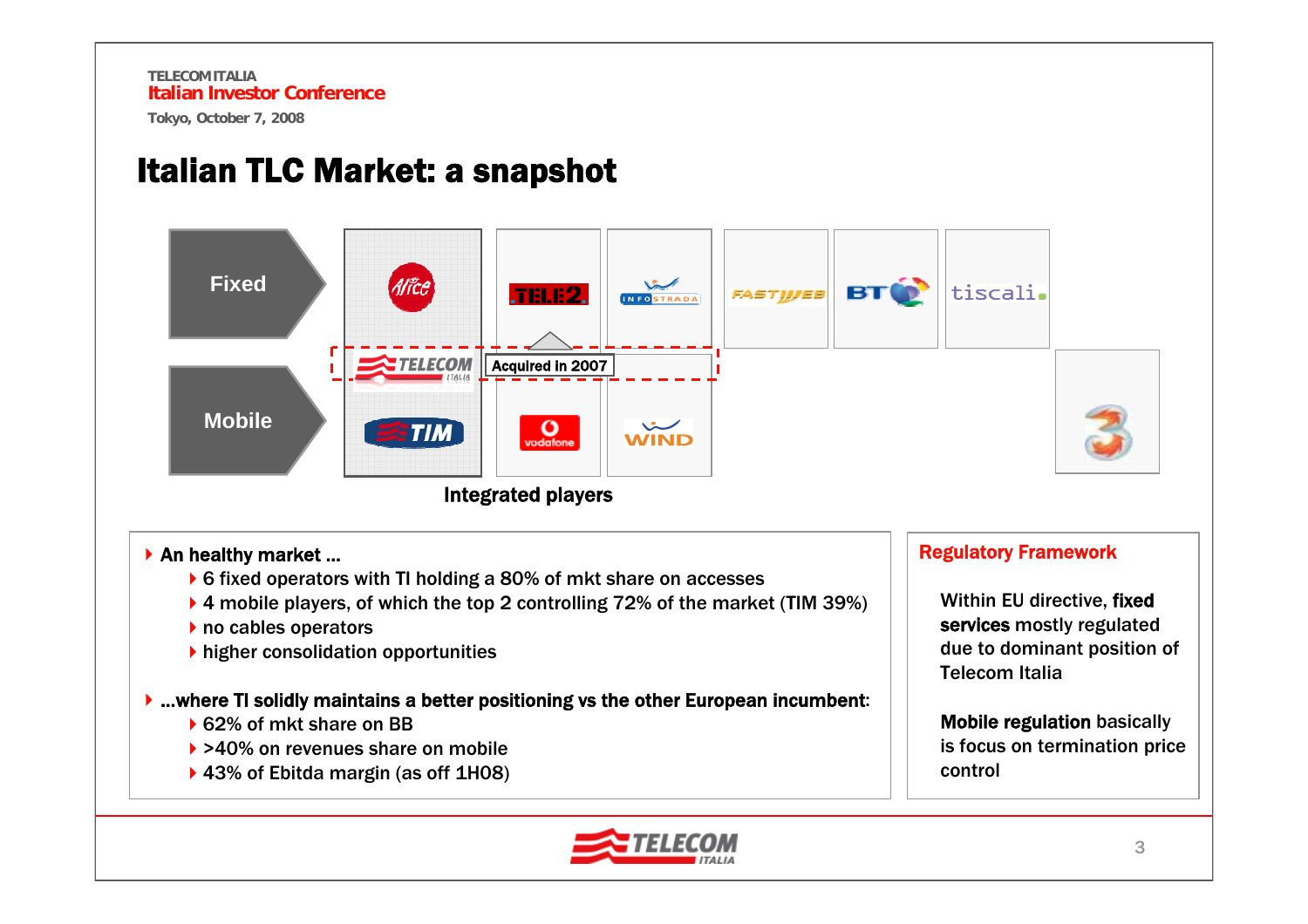#### Telecom Italia Group: shareholder structure and brief company history

*Generali Group 28.1%, Intesa San Paolo Bank S.p.A 10.6%, Mediobanca S.p.A. 10.6%, Sintonia S.A. 8.4% Telefónica S.A. 42.3%*



#### Brief company history

- ▶ July 1995 TIM spin off and IPO
- ▶ November 1997, privatization of Telecom Italia
- ▶ June 2006 Telecom Italia-TIM merger
- ▶ October 2007, Telco S.p.A. became the main Telecom Italia's shareholder
- ▶ December 2007, new management appointed

Telecom Italia stocks are listed on the Milan and New York Stock Exchanges (the latter via ADR)

Market cap was about 20 bln of euro, of which 14,6 bln for ordinary shares and 5 bln for savings shares (average September)

TI shares are included in main international indexes(*FTSE Eurotop100, DJ STOXX 600, DJ Stoxx Telecom, S&P Mibtel, MSCI Pan-Euro, MSCI Euro, etc.*)

and SRI indexes *(DJSI World, DJSI STOXX, FTSE4Goods Europe, ESI Global, etc.)*

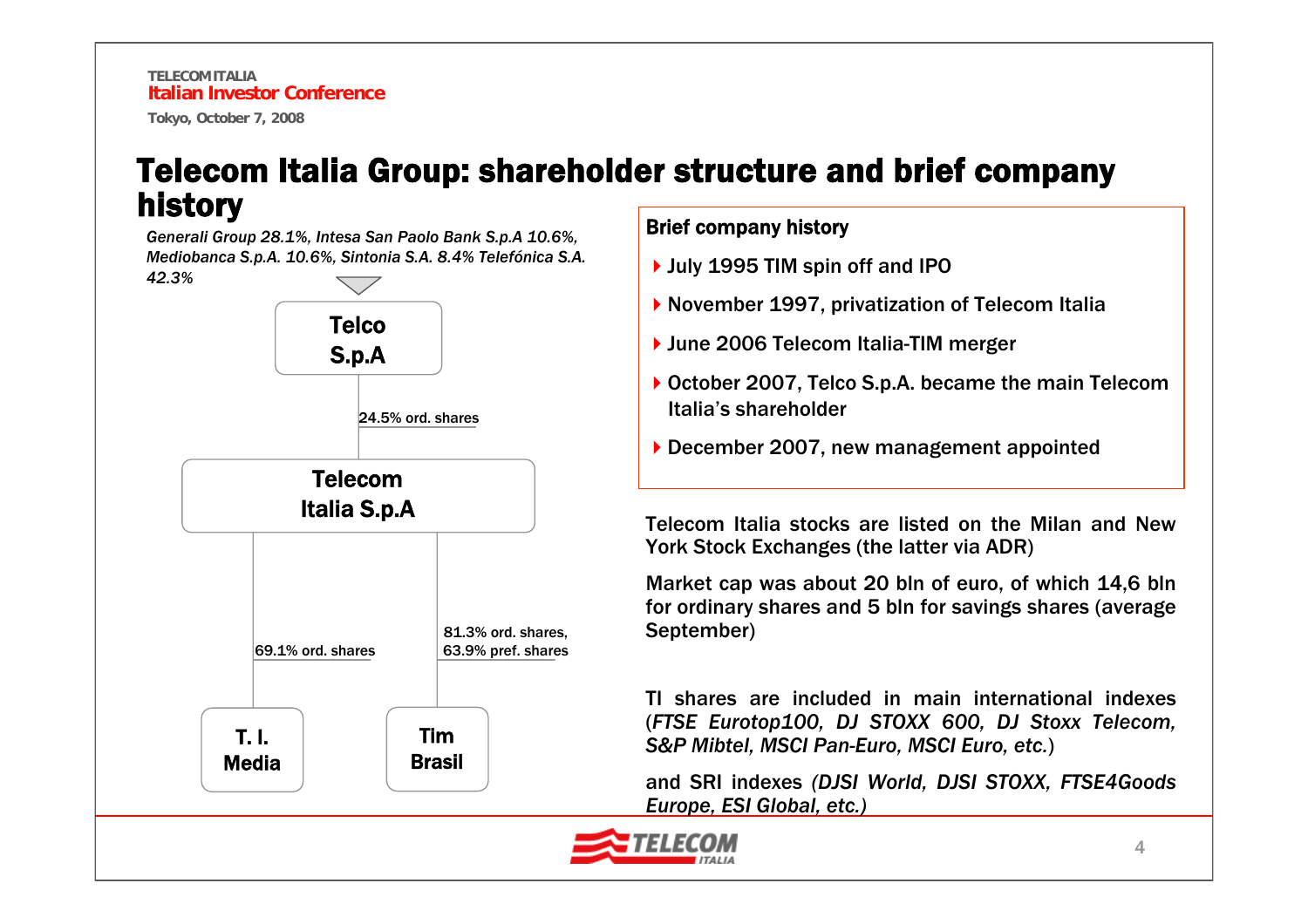#### **TELECOM ITALIAItalian Investor Conference**

**Tokyo, October 7, 2008**

#### Telecom Italia Group: company position vs. main European peers



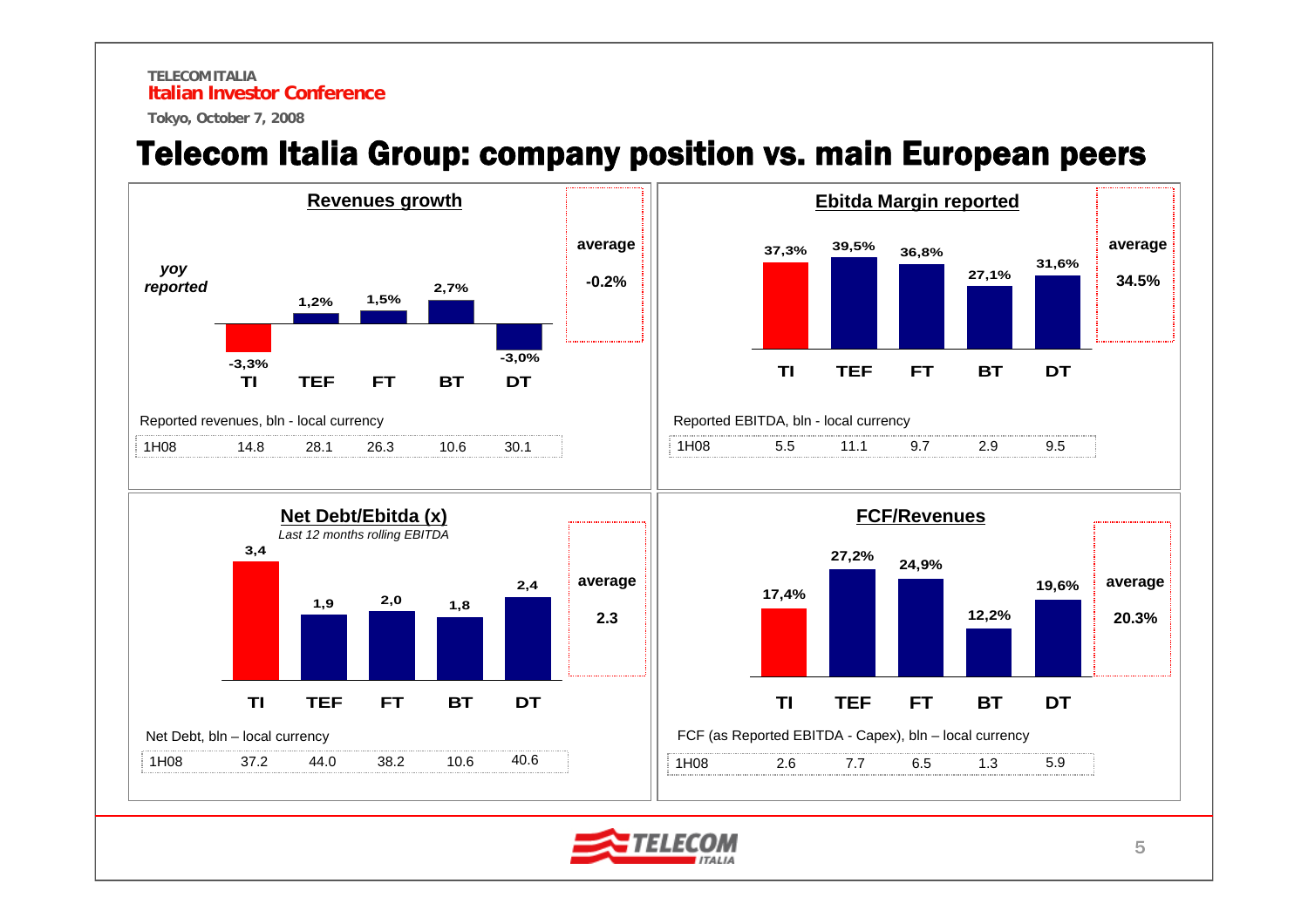- ▶ TLC Italian Market and Telecom Italia Group: an Overview
- ▶ Telecom Italia 1H 08 highlight
- ▶ Strategic Outlook
- ▶ Domestic Business
- ▶ International Activities
- ▶ Closing Remarks

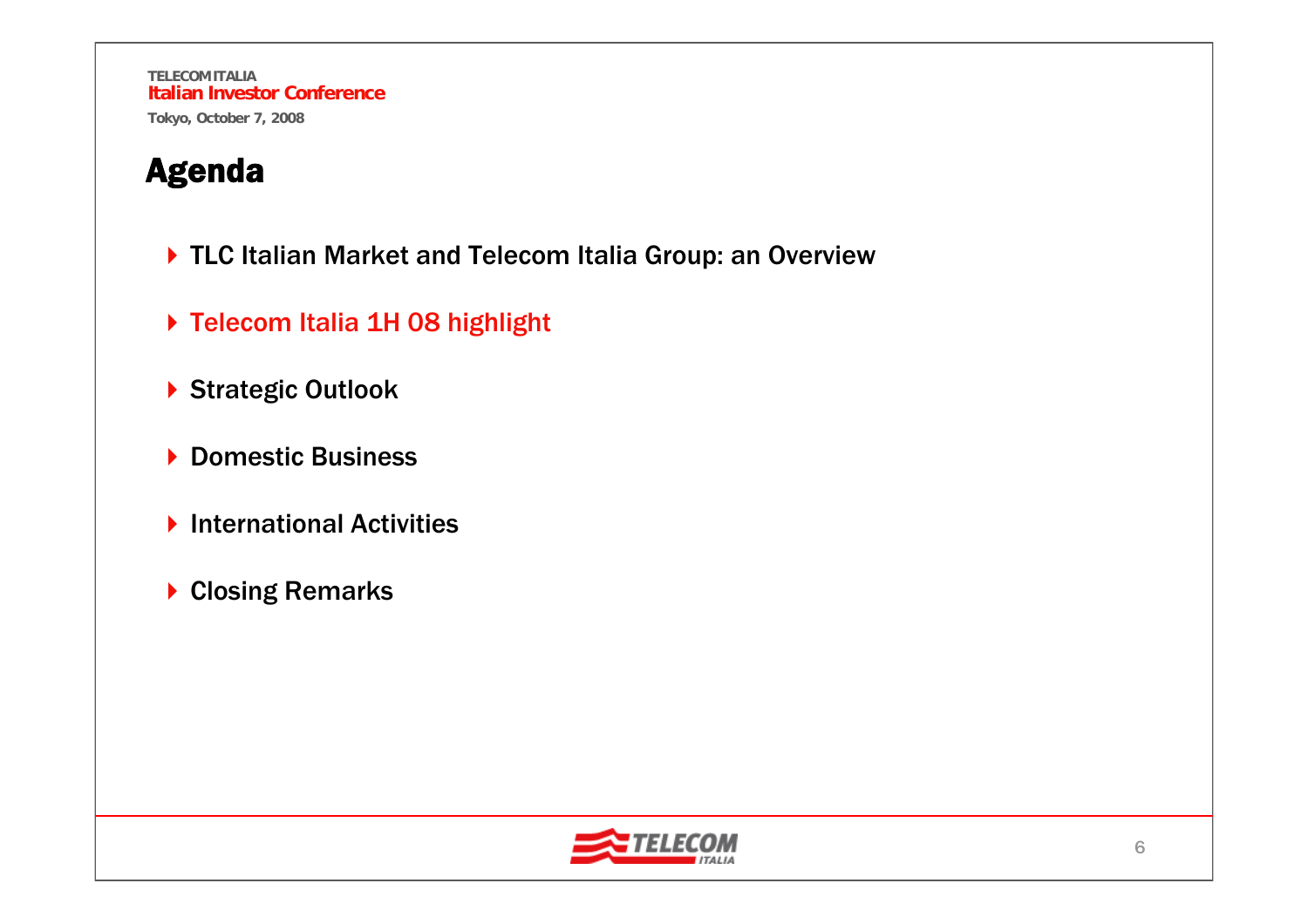#### TI Group – 1H '08 Key Financial Results

*€ Mln*

|                                                                                          | <b>FY '07</b><br>reported | 1H '08<br>reported | 1H '07<br>reported* | YoY<br>reported | YoY<br>organic** | <b>Highlights</b>                                                                                                                                                       |
|------------------------------------------------------------------------------------------|---------------------------|--------------------|---------------------|-----------------|------------------|-------------------------------------------------------------------------------------------------------------------------------------------------------------------------|
| <b>Revenues</b>                                                                          | 31,290                    | 14,838             | 15,337              | $-3.3%$         | $-3.8%$          | Domestic revenues mainly affected by discontinuities<br>(€ 591 mln). International activities generated 22% of                                                          |
|                                                                                          | 11,617                    | 5,535              | 6,335               | $-12.6%$        | $-8.3%$          | Group turnover in 1H08 (+3pp yoy).                                                                                                                                      |
| Ebitda margin                                                                            | 37.1%                     | 37.3%              | 41.3%               | -4.0pp          | $-2.0$ pp        | Broadly stable domestic Ebitda Margin (45.9% org.),<br>among the highest in the industry. Lower international<br>profitability due to competitive pressure in Germany   |
|                                                                                          | 5,764                     | 2,608              | 3,554               | $-26.6%$        | $-18.8%$         | and spill-over from Q1 of non-recurring issues in Brazil.                                                                                                               |
| Ebit margin                                                                              | 18.4%                     | 17.6%              | 23.2%               | $-5.6pp$        | $-3.6pp$         | D&A increase following higher capital intensity for<br>continued investments in innovation.                                                                             |
| Net Income<br>post minorities                                                            | 2,448                     | 1,140              | 1,500               | $-24.0\%$       |                  | Positive income from tax adjustment allowed by 2008<br>Financial Law (515 $\epsilon$ mln) offset by lower operating<br>income and negative yoy balance from Sofora call |
|                                                                                          | 5,520                     | 2,956              | 2,412               | $+544$          |                  | option valuations.<br>Higher investments in Brazil for 3G licences                                                                                                      |
|                                                                                          |                           |                    |                     |                 |                  | acquisition (477 $\epsilon$ mln).                                                                                                                                       |
| <b>Net Debt</b>                                                                          | 35,701                    | 37,172             | 39,175              | -2 € bln        |                  | Net Debt yoy decrease thanks to cash flow generation.                                                                                                                   |
| +1.5 € bln vs YE'07 (35.7 € bln)<br>after 1.7 € bln dividend<br>payment and 0.5 € bln 3G |                           |                    |                     |                 |                  |                                                                                                                                                                         |

*\* Pro-forma figures (Liberty Surf Group considered as a discontinued operation).*

*\*\* Excluding changes in consolidation area, exchange rate impact and other non organic items.* 



licences acquisition in Brazil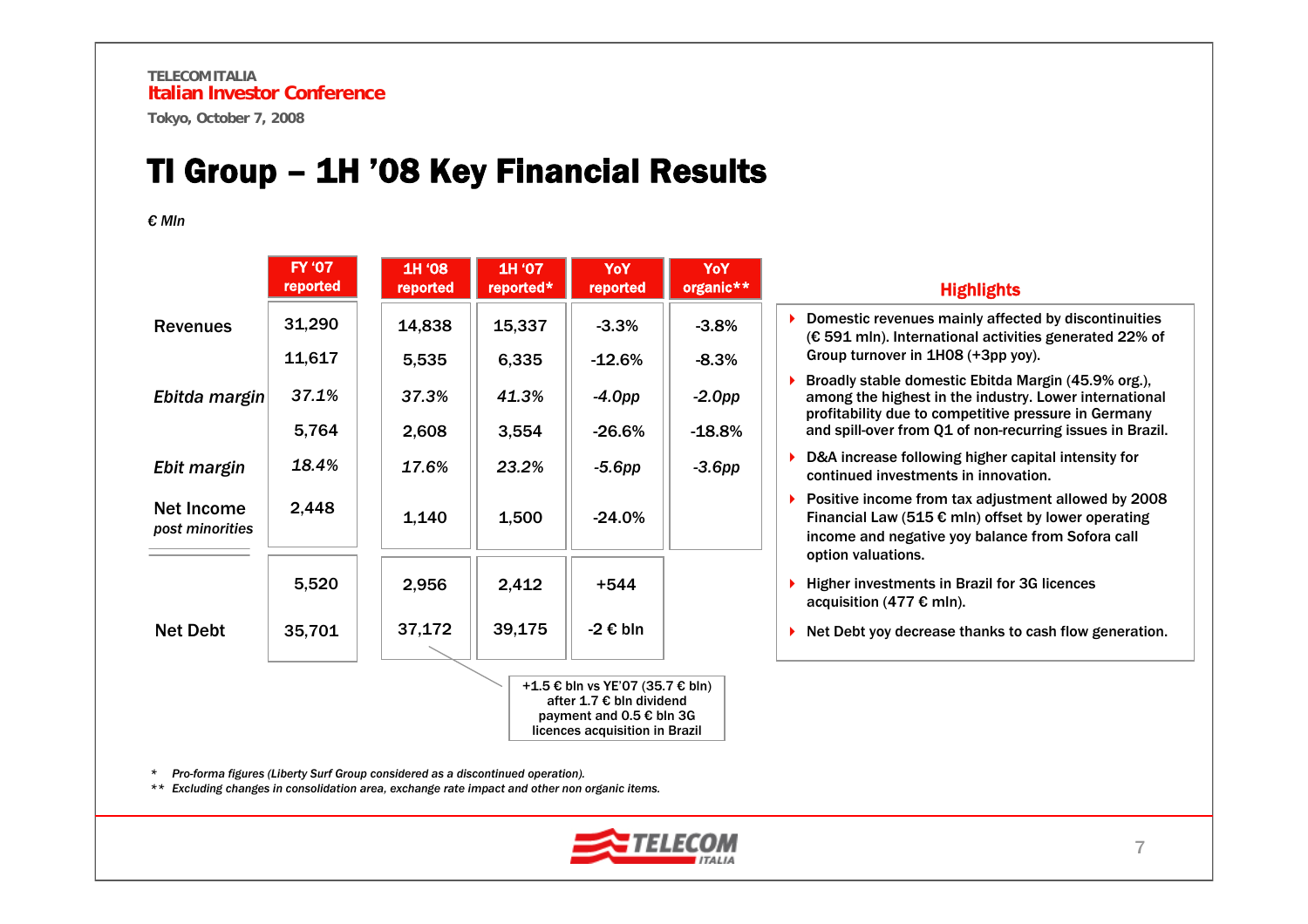**TELECOM ITALIAItalian Investor Conference**

**Tokyo, October 7, 2008**



#### Financial Structure at a glance as of June 30 2008

(1) Including Liberty Surf Gross Debt (€ 823 mln), of which € 811 mln refers to Intercompany Debt accounted as for Discontinued Operations

*(2) Nominal Liquidity Position, represented by cash and marketable securities stands at € 4.6 bln*

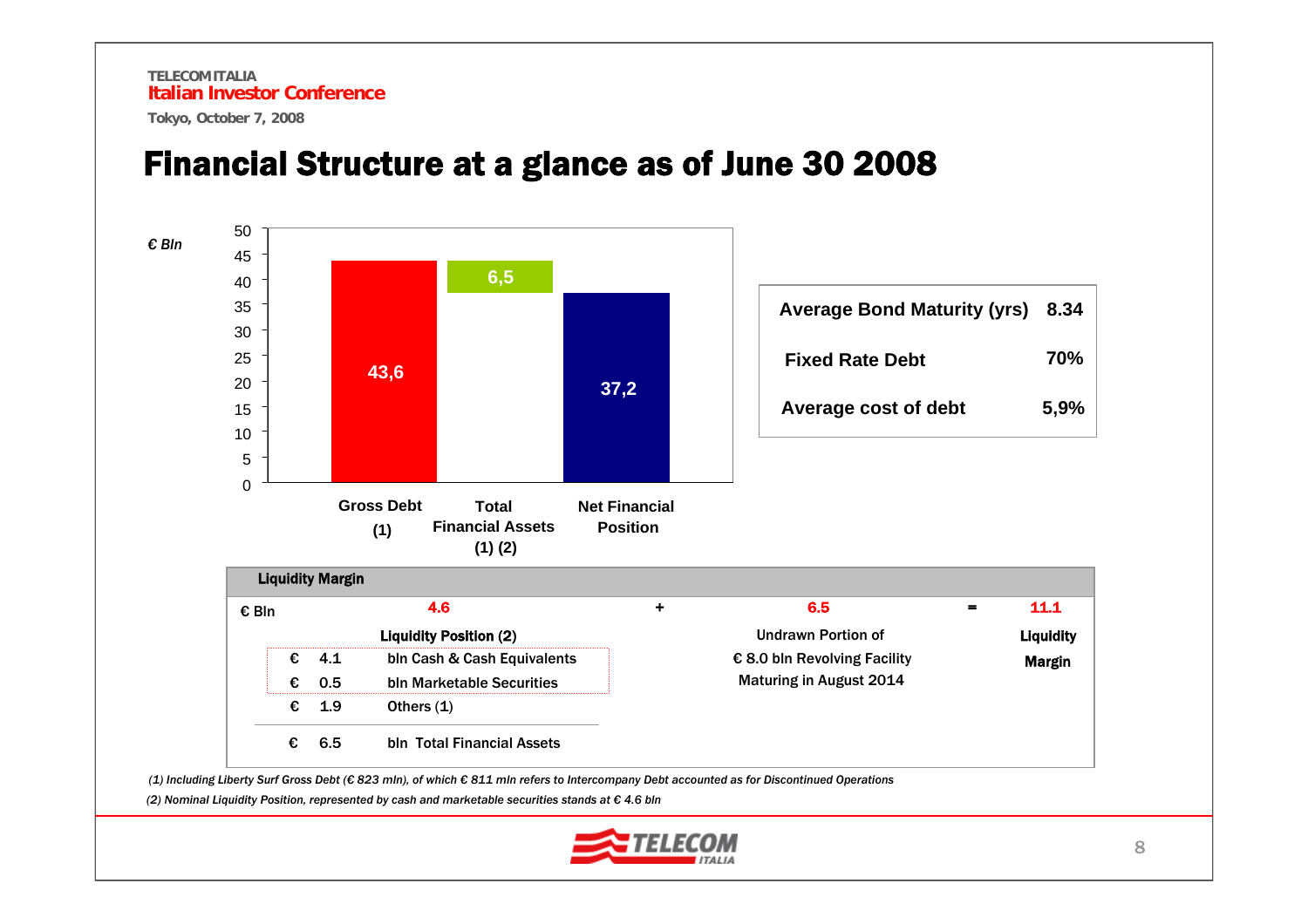- ▶ TLC Italian Market and Telecom Italia Group: an Overview
- ▶ Telecom Italia 1H 08 highlight
- ▶ Strategic Outlook
- ▶ Domestic Business
- ▶ International Activities
- ▶ Closing Remarks

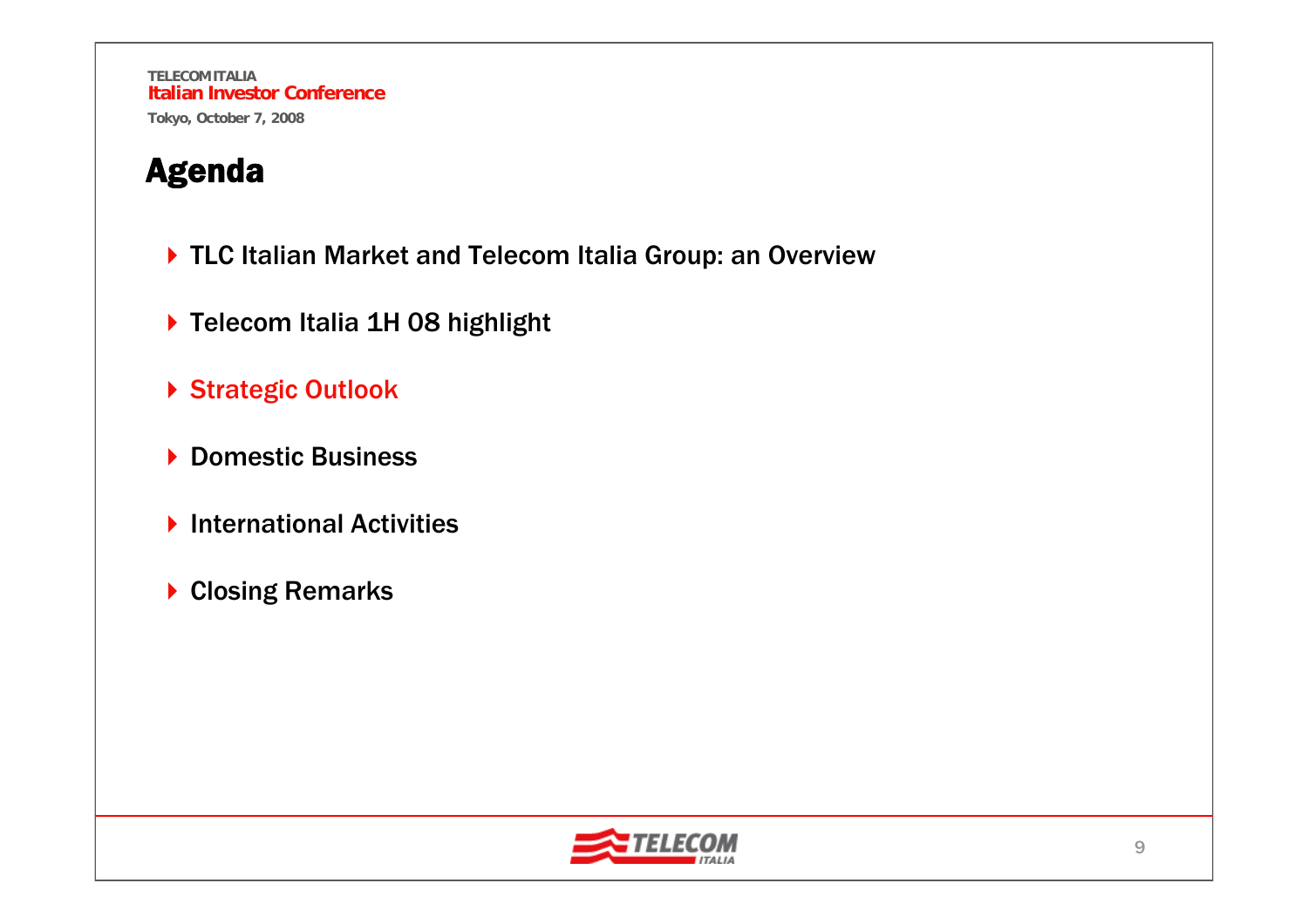#### Building the Foundations for Growth

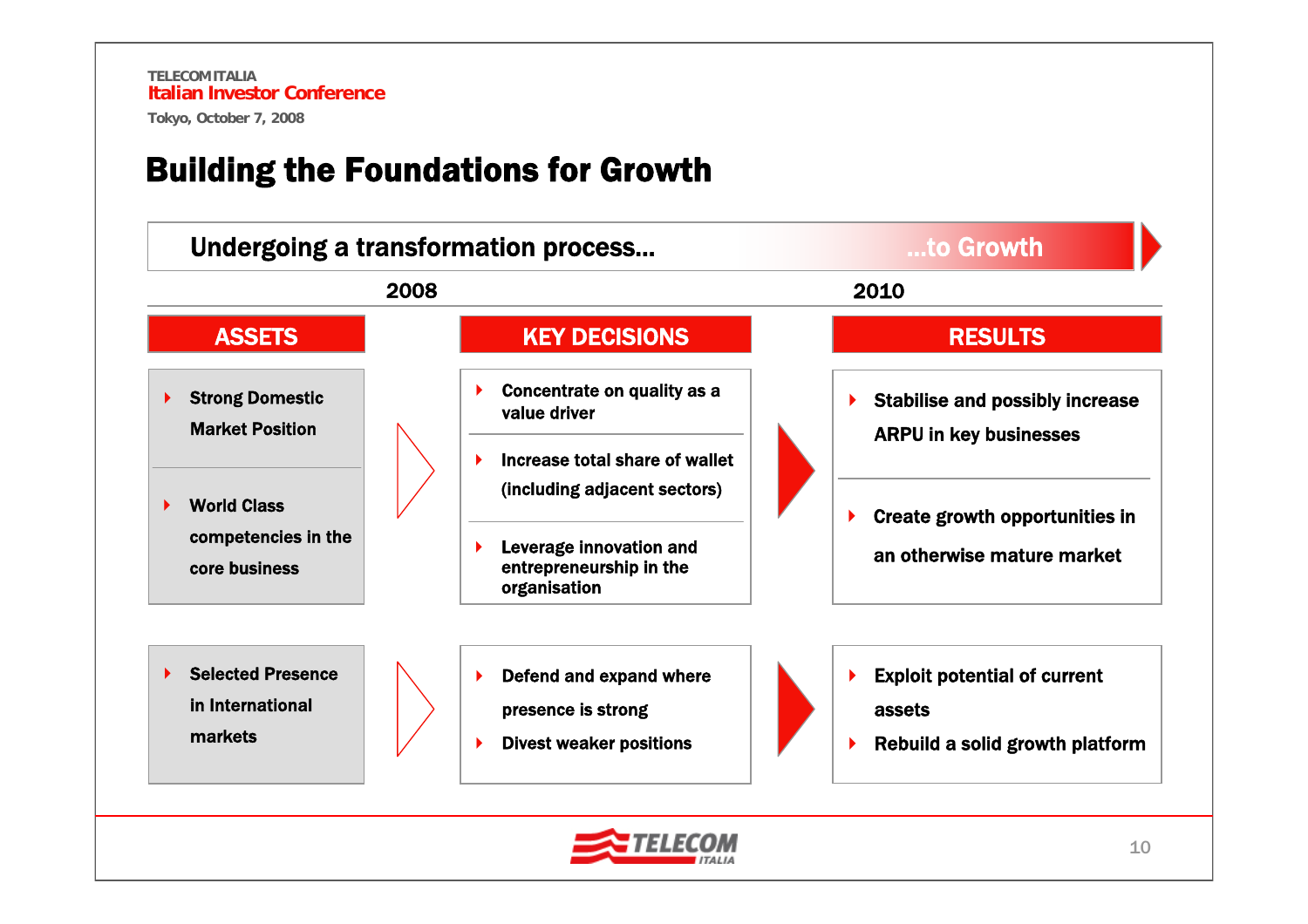#### Maintaining a strong financial discipline

|  |  |  |  |  | ▶ Raise cash from non strategic assets |  |
|--|--|--|--|--|----------------------------------------|--|
|--|--|--|--|--|----------------------------------------|--|

▶ Select investments on payback period and return ratio thresholds

▶ Focus on the deleveraging

|  | <b>Targets 2008-2010</b> |  |
|--|--------------------------|--|
|  |                          |  |
|  |                          |  |

- $\blacktriangleright$ Alice France disposal completed in 2H 08
- $\blacktriangleright$  BB coverage by 2010: Fixed: 90% Adsl2, 8% NGN Mobile: 85% High Speed 3G Deployment of convergent BB network *(FTTx, LTE and Femtocells)* ▶ Service platforms development *(IPTV, dynamic HDTV, full IP Managed Unified Communication Platform, etc.)*

#### $\blacktriangleright$ ~ 2.5x by 2010 (NFP/Ebitda)

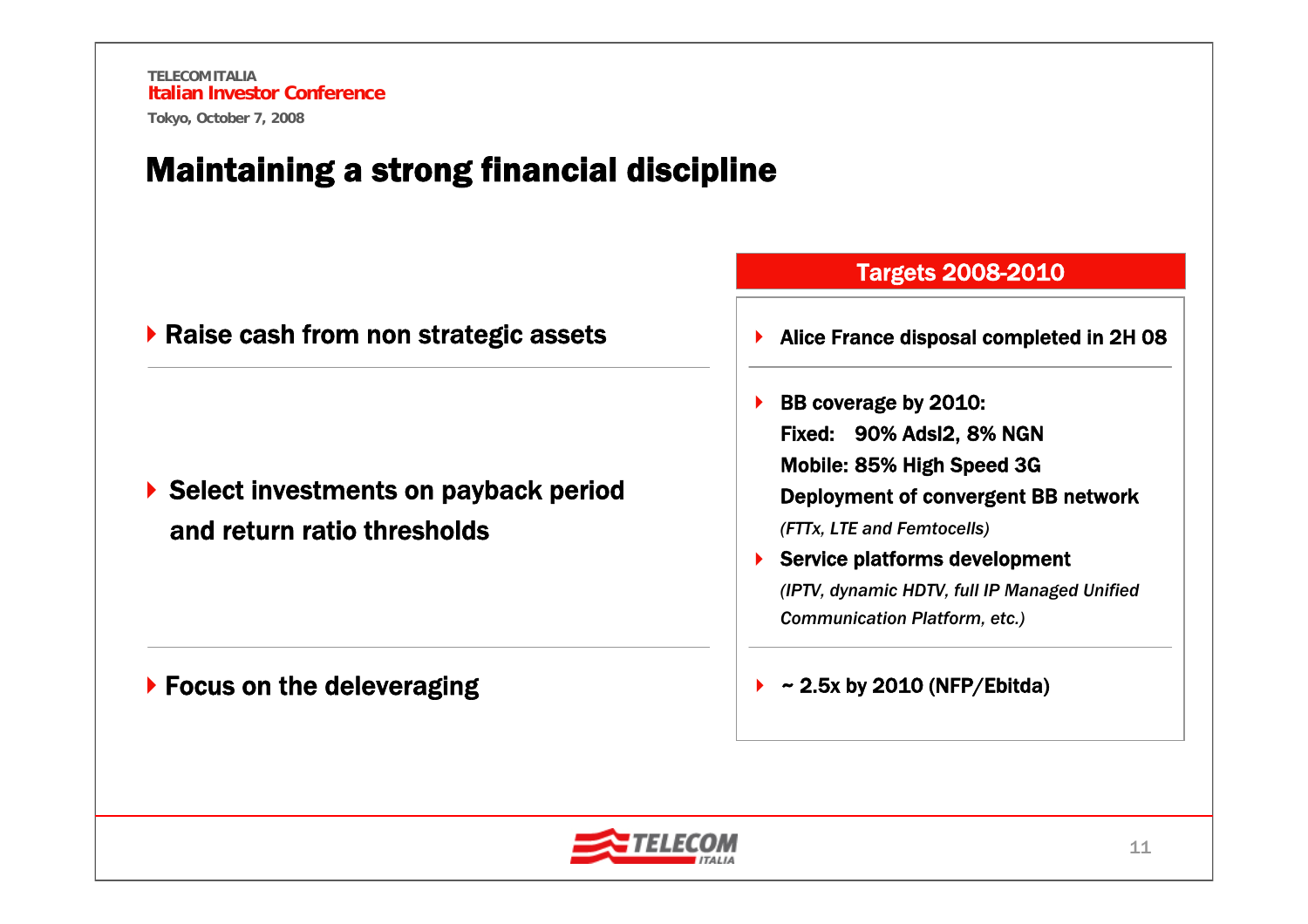#### And improving efficiencies and synergies

#### ▶ New lean organization according to customer segments

- Personnel rightsizing plan: 5000 lay-offs by 2010 with 300 mln€ savings
- ▶ "Customer Centric" model: restructuring of Domestic Market Division in place as of 2008ye
- ▶ Restructuring of T&O Division: creation of Open Access
- ▶ Staff rationalization: rebalancing of the staff-to-line ratio

▶ Strict cost control and infrastructure cash cost reduction plan enhanced by industrial synergies and best practice sharing with Telefónica

| Cash Cost reduction 2008-2010: 1.2 Bn $\epsilon$ |   |                                          |                 |  |
|--------------------------------------------------|---|------------------------------------------|-----------------|--|
|                                                  |   | <b>Access</b>                            | $0.3 B\epsilon$ |  |
|                                                  | ь | -IT                                      | 0.55BE          |  |
|                                                  | ь | <b>Network</b>                           | 0.15B           |  |
|                                                  |   | Technical Infrastructure $0.2 B\epsilon$ |                 |  |

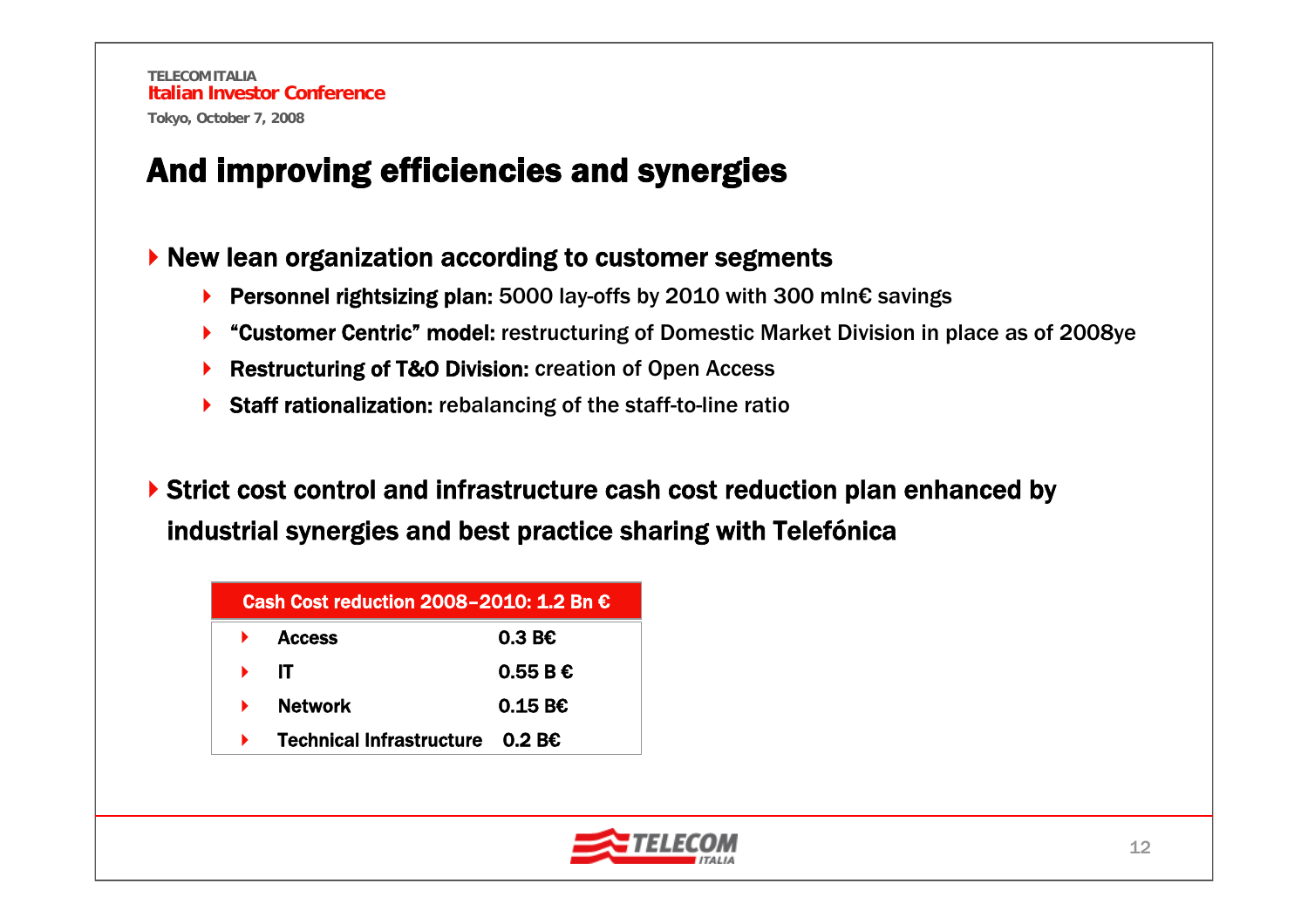- ▶ TLC Italian Market and Telecom Italia Group: an Overview
- ▶ Telecom Italia 1H 08 highlight
- ▶ Strategic Outlook
- ▶ Domestic Business
- ▶ International Activities
- ▶ Closing Remarks

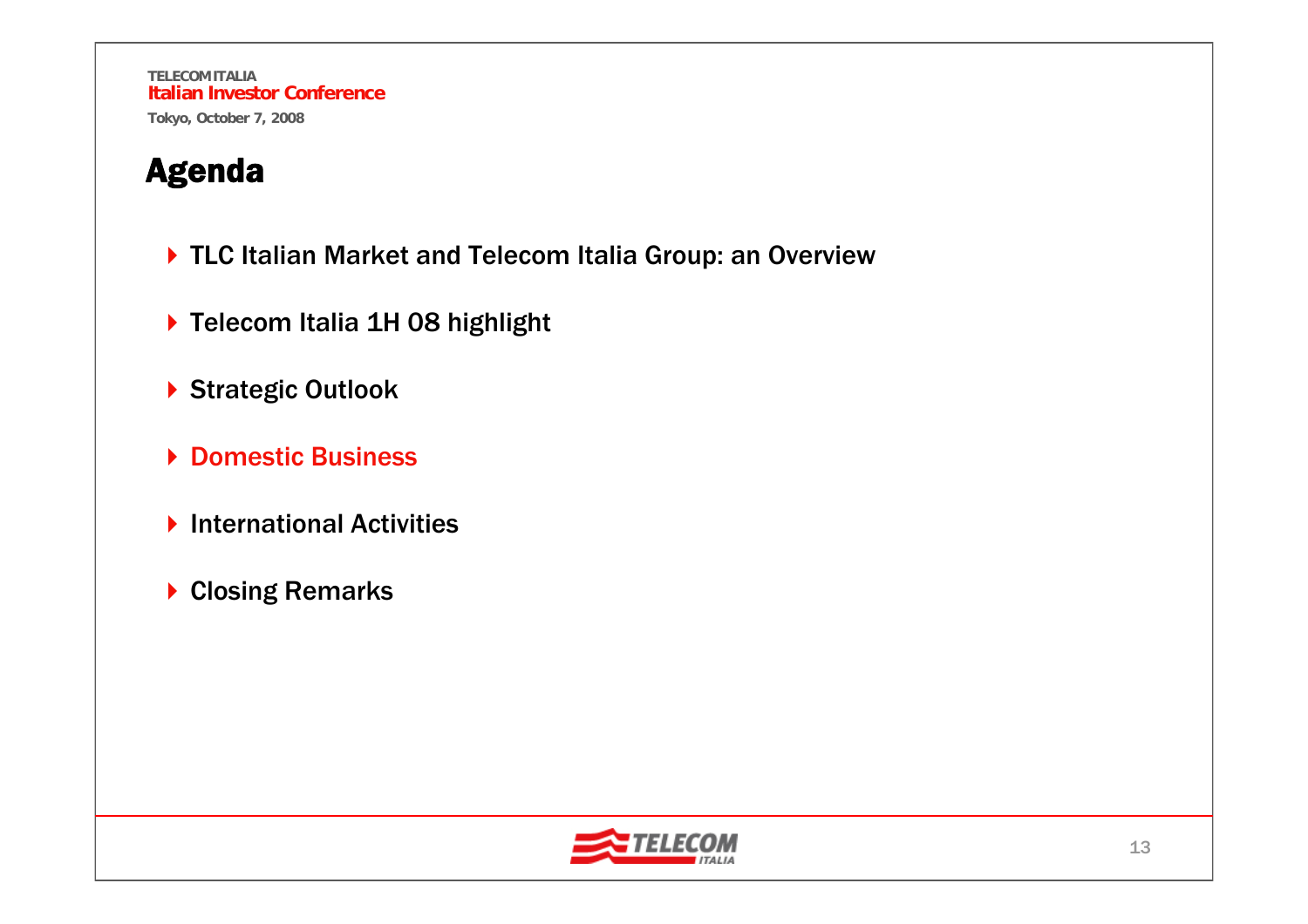#### In a Changing Industry…



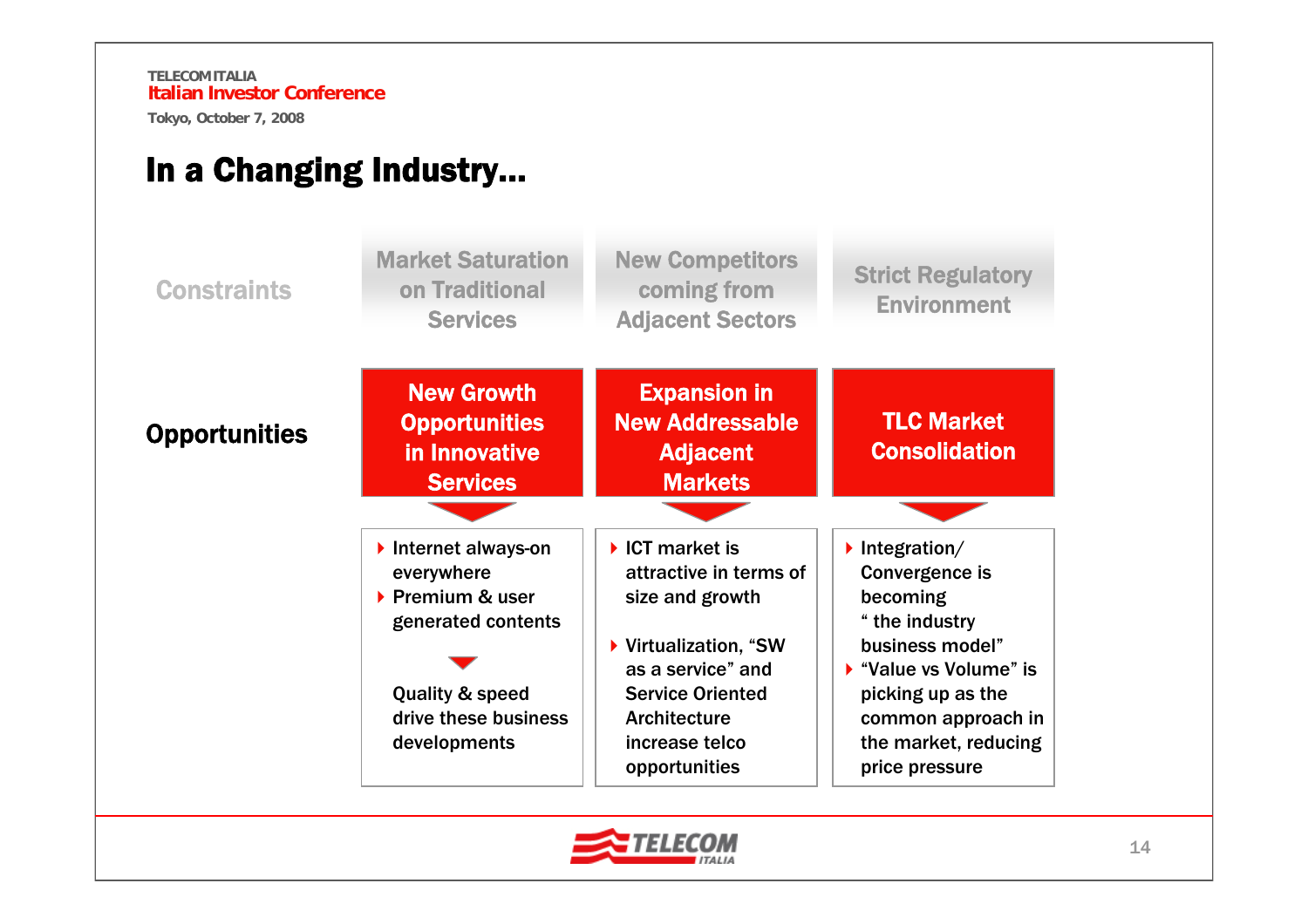#### …TI is Evolving to a Customer Driven Model…

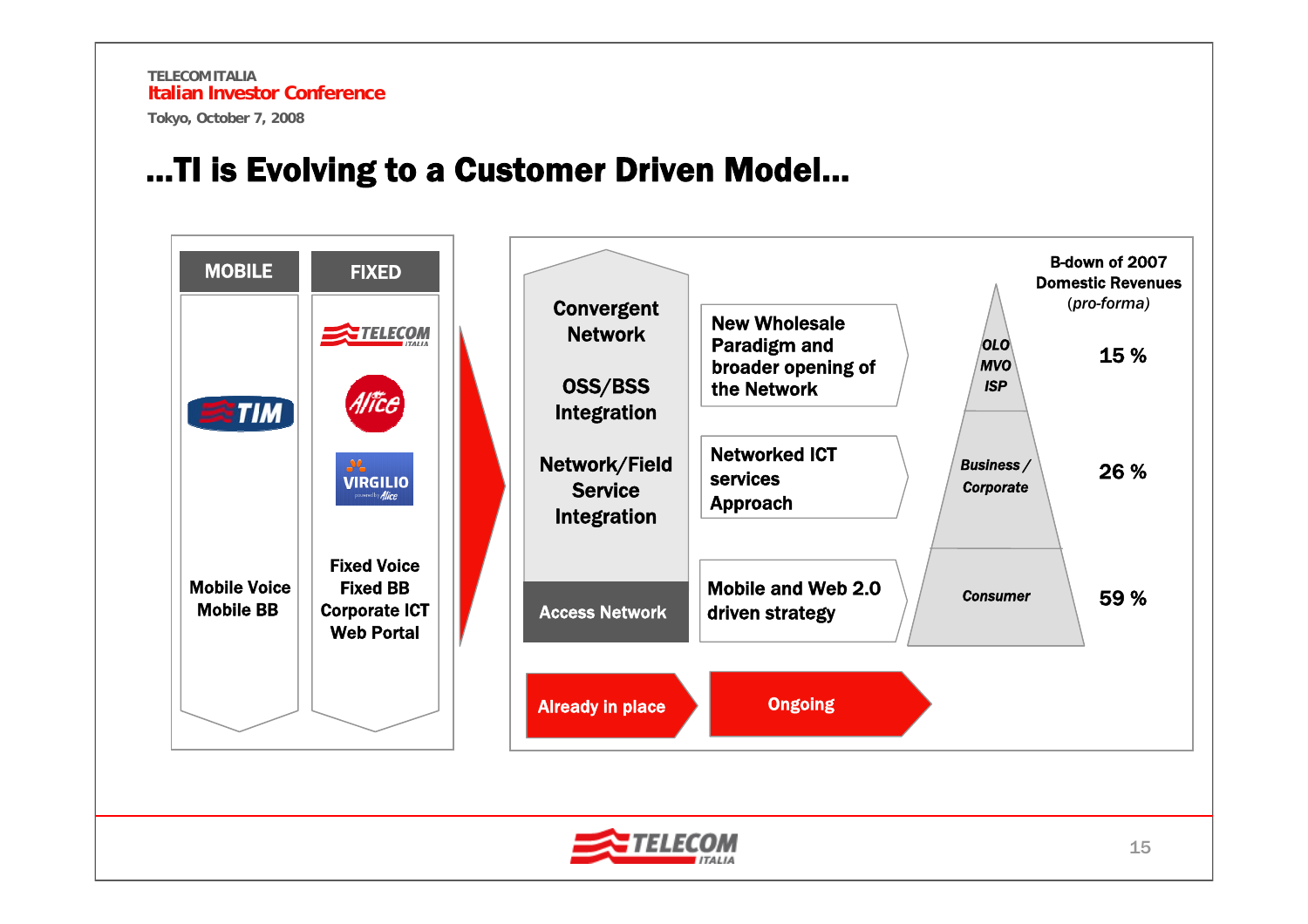…Extending Coverage and Capacity in BB Access…

Domestic Capex Cum. 2008-10: ~11.0 bln€

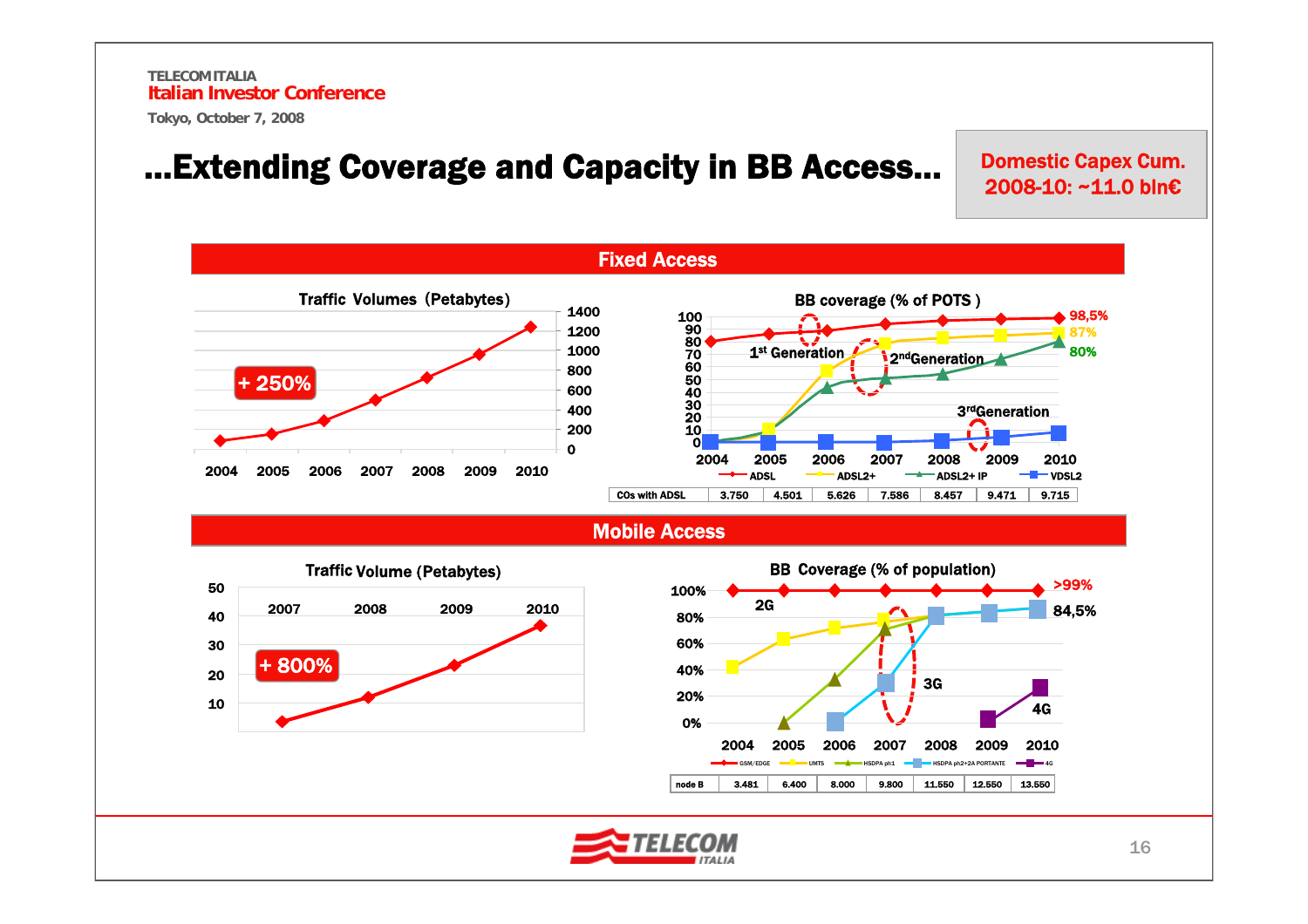#### …to Transform and Gear Domestic Business to Value

TelecomServices\*\*\*ICT ServicesAdvertising and Digital content\* CAGR '07-'10+7%+3%35.7 36.0 36.3 36.7 +1% 14.5 14.8 15.1 15.8 12.1 $\begin{array}{|c|c|c|c|c|}\hline \texttt{1} & \texttt{1} & \texttt{1} & \texttt{1} & \texttt{1} & \texttt{1} & \texttt{1} & \texttt{1} & \texttt{1} & \texttt{1} & \texttt{1} & \texttt{1} & \texttt{1} & \texttt{1} & \texttt{1} & \texttt{1} & \texttt{1} & \texttt{1} & \texttt{1} & \texttt{1} & \texttt{1} & \texttt{1} & \texttt{1} & \texttt{1} & \texttt{1} & \texttt{1} & \texttt{1} & \texttt{1} & \texttt{1$ 2007 2008 2009 2010Focus on Value Market Share shifting to a "needs-based" segmentation Increase market share through integrated TLC/IT Services leveraging on virtualization, "SW as a service" approach and Service Oriented Architecture Grow in digital content distribution and web 2.0 new media synergizing media contents among TI Group platform *Bln*  $€$ TI 2007 Mkt Share~2%  $-7\%**$ ~55%

*\* Includes total advertising mkt, Pay TV and digital content on PC. Excludes RAI Service Fee* 

*\*\* On addressable market*

*\*\*\* Includes equipment*

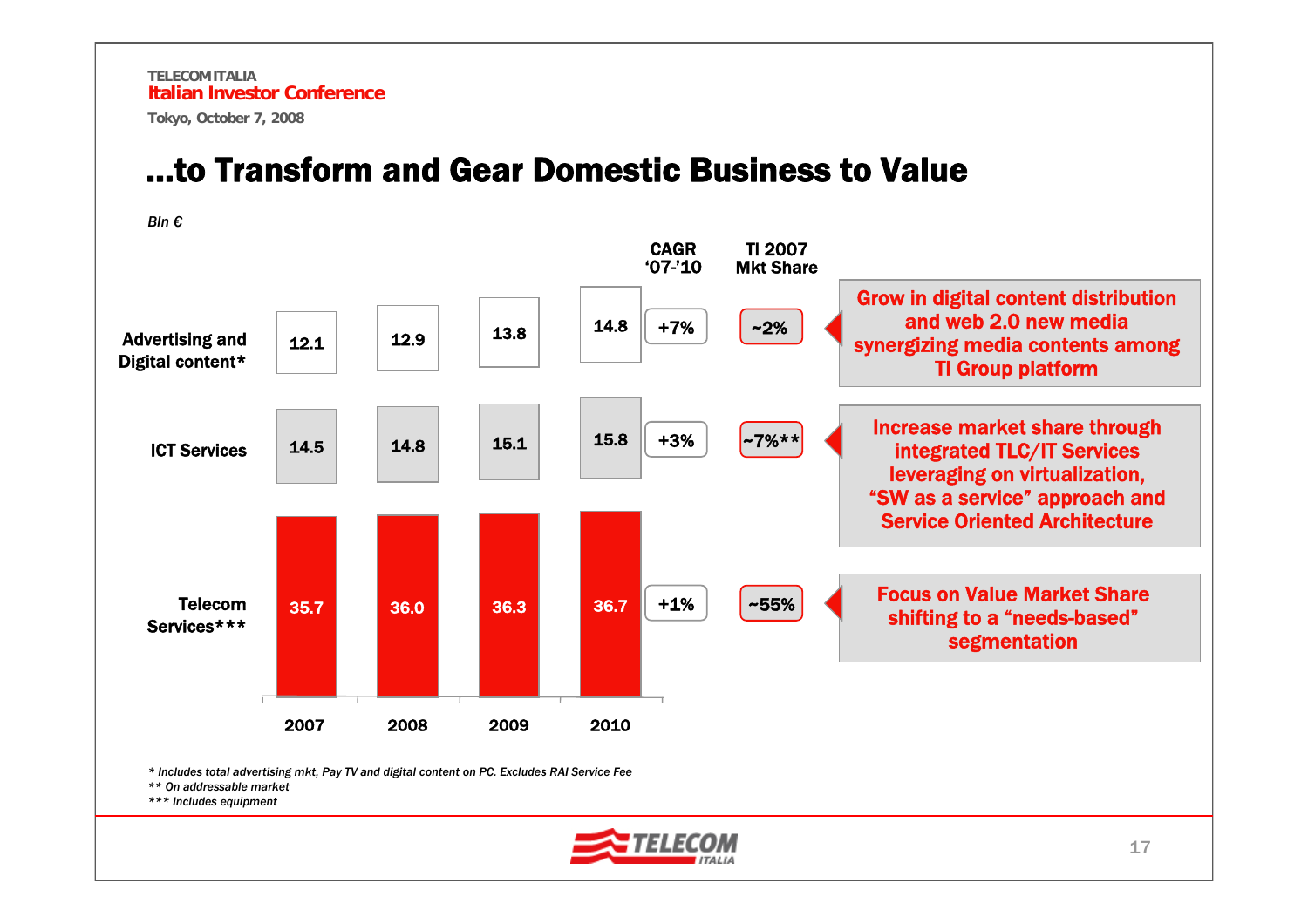- ▶ TLC Italian Market and Telecom Italia Group: an Overview
- ▶ Telecom Italia 1H 08 highlight
- ▶ Strategic Outlook
- ▶ Domestic Business
- **▶ International Activities**
- ▶ Closing Remarks

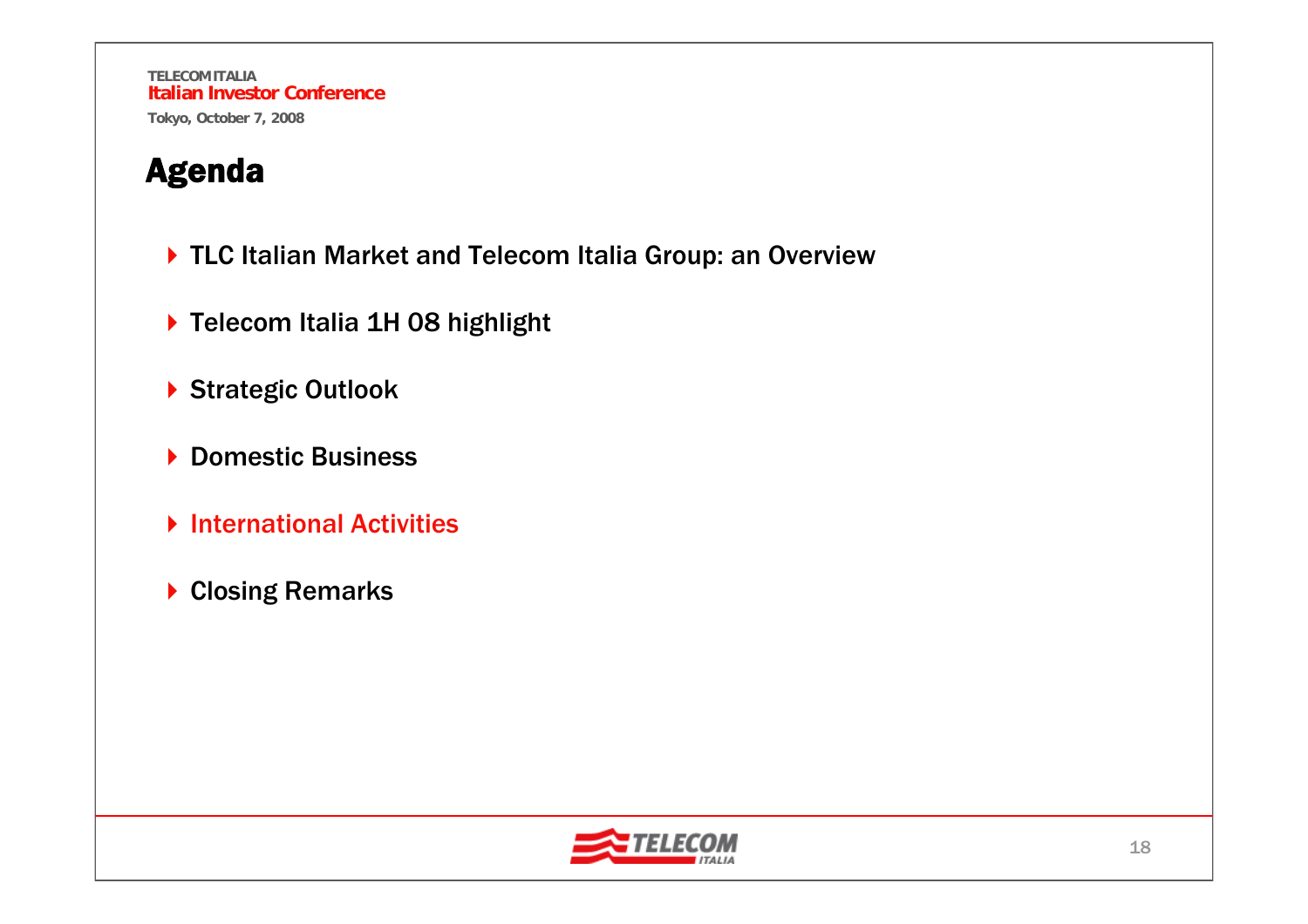Latin

America

Int.l Wholesale

#### International Consolidation and Development

- Europe Enhance TI positioning, eventually exploiting Europe opportunities in the consolidation process
	- Continue to profitably expand activities in Germany, focusing on market build-up, operational excellence and efficiency
	- $\blacktriangleright$  Grow in Brazil recovering operating performance, strengthening mobile proposition and exploiting convergence
	- ▶ Focus to increase the participation in Sofora (Telecom Argentina)
	- Focus on the Italian Hub for the Mediterranean, Middle-East, South-East Asia
	- ▶ Innovative solutions for Multinational Companies
- $\blacktriangleright$  Increase contribution to Group results and growth prospects
- ▶ Monitor business opportunities on high growing markets
- ▶ Build Financial **Partnerships** and Alliances

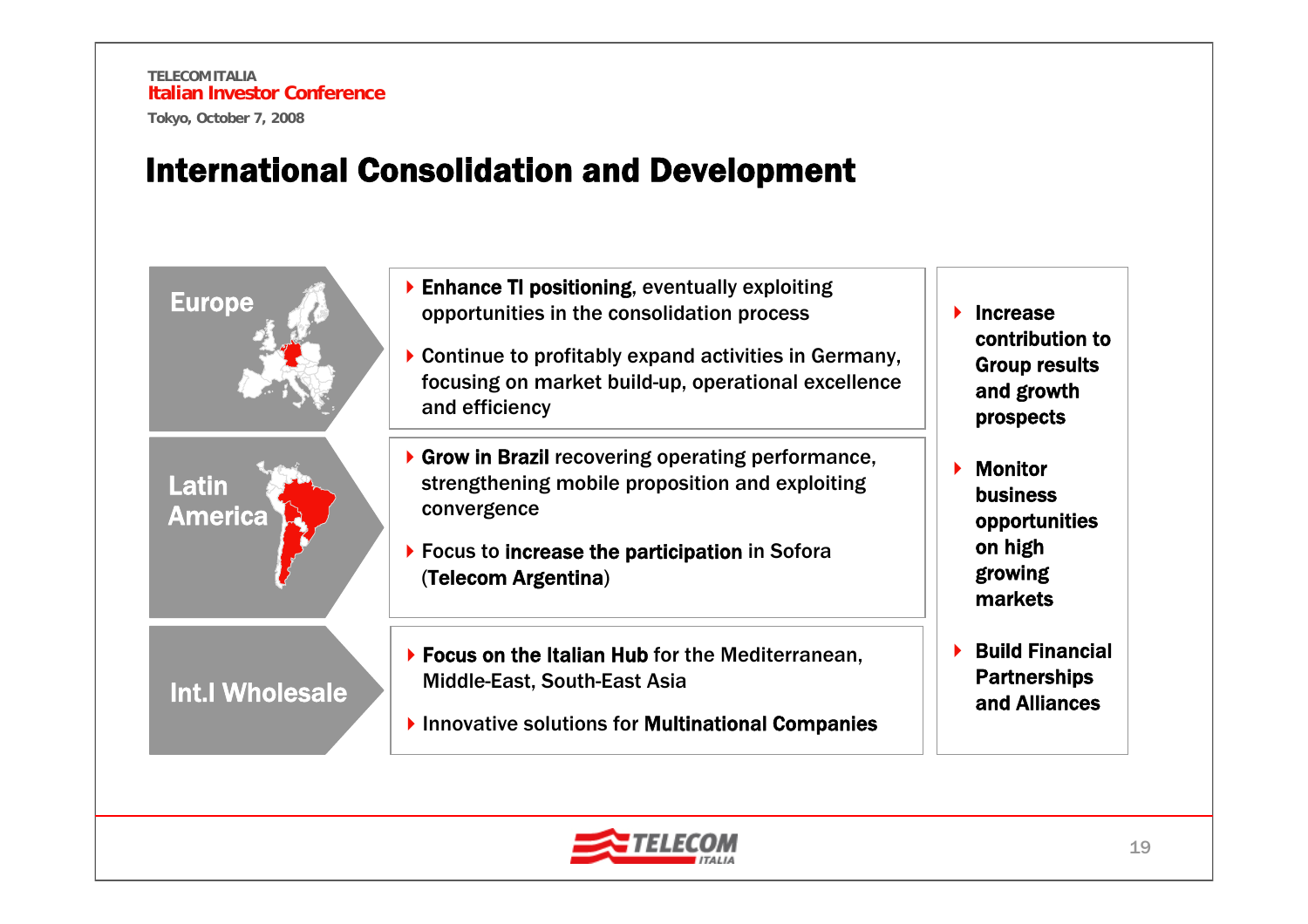- ▶ TLC Italian Market and Telecom Italia Group: an Overview
- ▶ Telecom Italia 1H 08 highlight
- ▶ Strategic Outlook
- ▶ Domestic Business
- ▶ International Activities
- **▶ Closing Remarks**